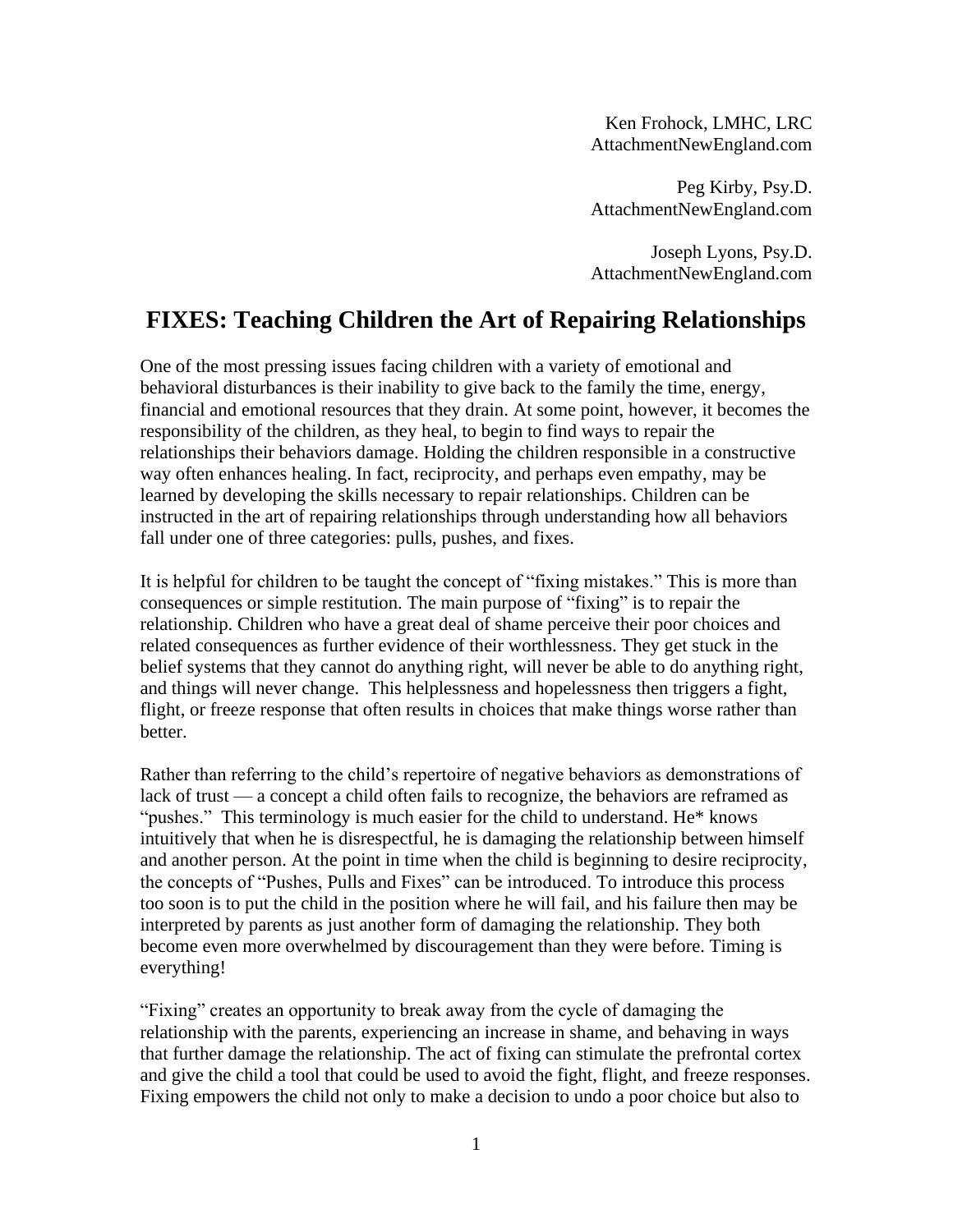change the way that they see themselves and the person whom they hurt. It forces both to focus on the fact that poor decisions can be temporary rather than permanent.

Fixes should be done with very little discussion about the transgression. Talking about the transgression only intensifies the shame and delays the fixing. It is in the act of fixing that the child experiences a sense of competence and challenge*s* his negative beliefs about himself.

Fixing involves an appropriate apology. When the child is expressing some words of remorse for behaviors and is demonstrating some measure of compliance and cooperation, it is appropriate to teach him how to apologize appropriately. This process serves to counteract shame — the child's sense of failure to be the child he wants to be.

A strong, appropriate apology is a five-step process.

#### **Step 1: "I am sorry…"**

"I am sorry" should be seen as an indication of a willingness to make things better. It is a phrase that is overused and has lost its meaning often because it is usually followed by the same behavior, which indicates the lack of remorse or learning. We keep the "sorry" in the **apology** in an effort to give it meaning and to remind all involved that "sorry " is a process and not just a word. By tying the "sorry" to the message that is given rather than tying it just to the behavior, we increase the likelihood that it will be sincere. Eye contact is important during an apology. Eye contact reminds the child that he or she is safe and valuable and capable of fixing things.

## **Step 2: "…For…. "**

Here the child cites the behavior that was not respectful or responsible and so pushed someone away or was hurtful somehow. The behavior is framed this way because it clarifies the relationship. Any behavior can be either a pull (as in pulling another close) or a push (as in pushing another away) depending on the context. The recipient of the behavior decides whether the behavior was a push or a pull.

It is important that the child be specific. The specificity helps with the **responsibility**. We believe that without the ability to take responsibility for an action, the child surrenders the power to change it. Children often avoid taking responsibility — forcing the parents to make decisions that they may see as corrective in nature but in fact often reinforce the child's self perspective as a helpless victim. Step two is designed to help the child take ownership of a behavior and keep the focus on the behavior and not his self-value. Each time the child takes ownership and is not rejected, it challenges his connection between what he does and who he is. It counteracts his feelings of worthlessness. For the child to benefit fully from this step, he must take full responsibility for his actions.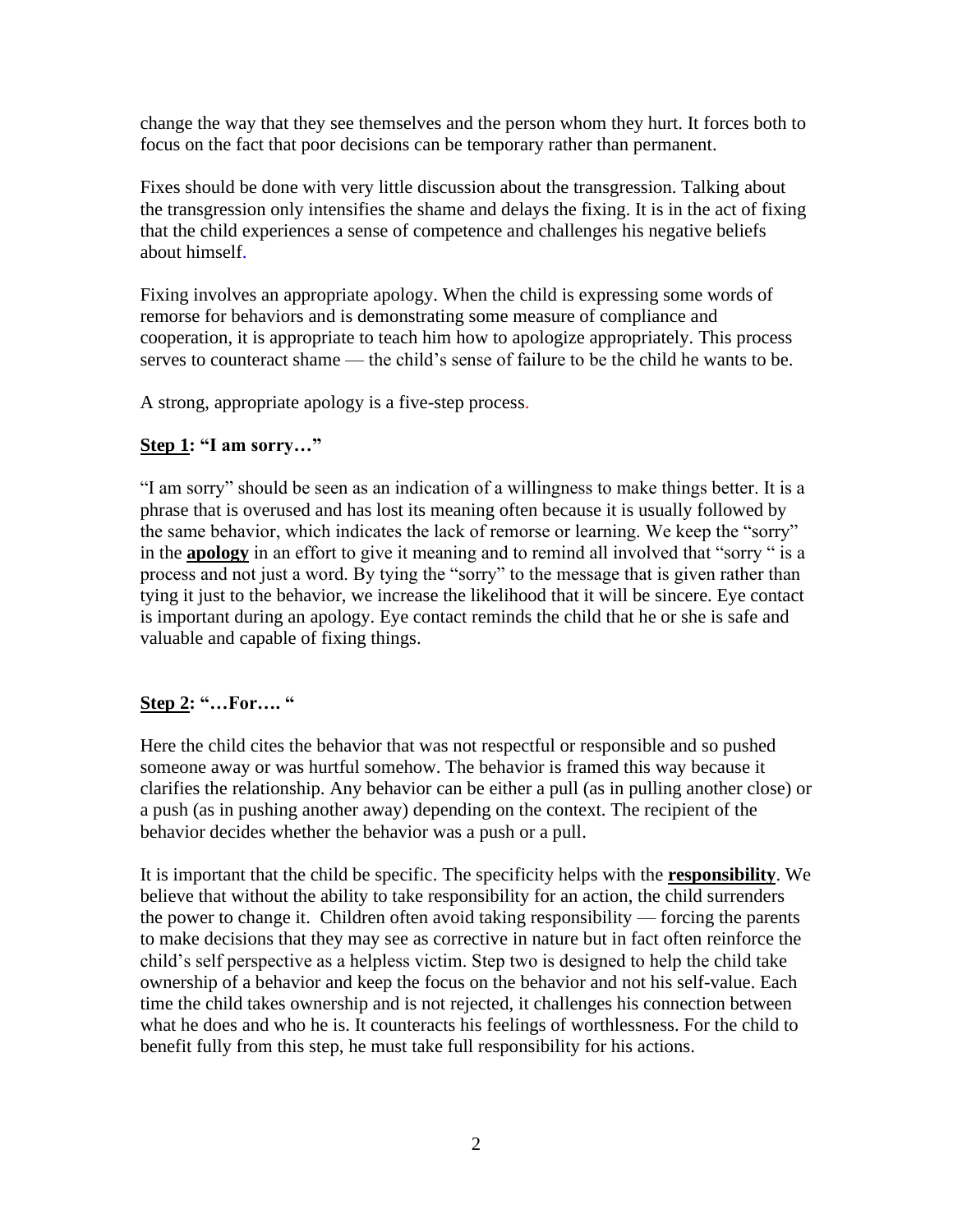There are three ways that people often avoid taking full responsibility for their actions. These are minimization, denial, and blame. Minimization is when the person who is making the apology also uses words that would make the behavior smaller or less significant. It often contains phrases such as, "I only," "I just," "I accidentally"*, "*It was old anyway", "It was already broken", "You never use it anymore".

Denial is when the person apologizing tries to escape responsibility totally by rejecting any participation in the first place. Common phrases include "I don't know how it happened" and "I found it this way." Blame is the most common form of avoidance of responsibility. In blame, the person tries to deflect responsibility by putting someone or something else in focus. Common blaming phrases include "You made me," "I wouldn't have done (*this)* if you hadn't done (*that*)," and "I'm not the only one who…" Equally unacceptable is when the behavior is blamed on an emotion as in "I was scared," and "You made me mad." Anytime someone spends more time in an apology talking about what you did rather than what he himself did, he is not taking responsibility for his actions.

When minimization, denial, and blame are used during an apology, children are asked to fix their words. If they are unable to fix their words, you thank them for trying, but inform them that you will be happy to hear the rest of the apology when they can take more responsibility.

#### **Step 3: "...The message I sent to you was**  $\cdots$ **"**

Here is where the child talks about the impact of his behavior on the other person. For example, "that said that you are not important to me," "that said that I don't love you, that said that my game is more important than you." The focus of this step is to help the child better understand the impact of his choices on those around him and to aid in the development of **empathy**.

#### **Step 4: "...and I would like to fix it by…"**

Here the child suggests something that he can do to undo the message sent in step 3. He will also specify here how and when he will do the fix. This step is about **empowerment.** In this step the child not only is aware of his ability to correct the situation but also creates a plan to do so. This is also the step in the process in which the child begins to see some form of forgiveness in the eyes of the parent and becomes more hopeful in his ability to correct the situation. The act of coming up with a plan and following that plan successfully fosters the growth of self-esteem and confidence. It is during this step that children begin to master success rather than failure. This step offers the child another opportunity to challenge strongly his own beliefs of worthlessness and creates hands-on evidence of positive change through positive choices. At first, the parent may need to help the child come up with fixes, or if there is another adult available, the child may ask him or her for help. However, it is expected that the child will learn to come up with fixes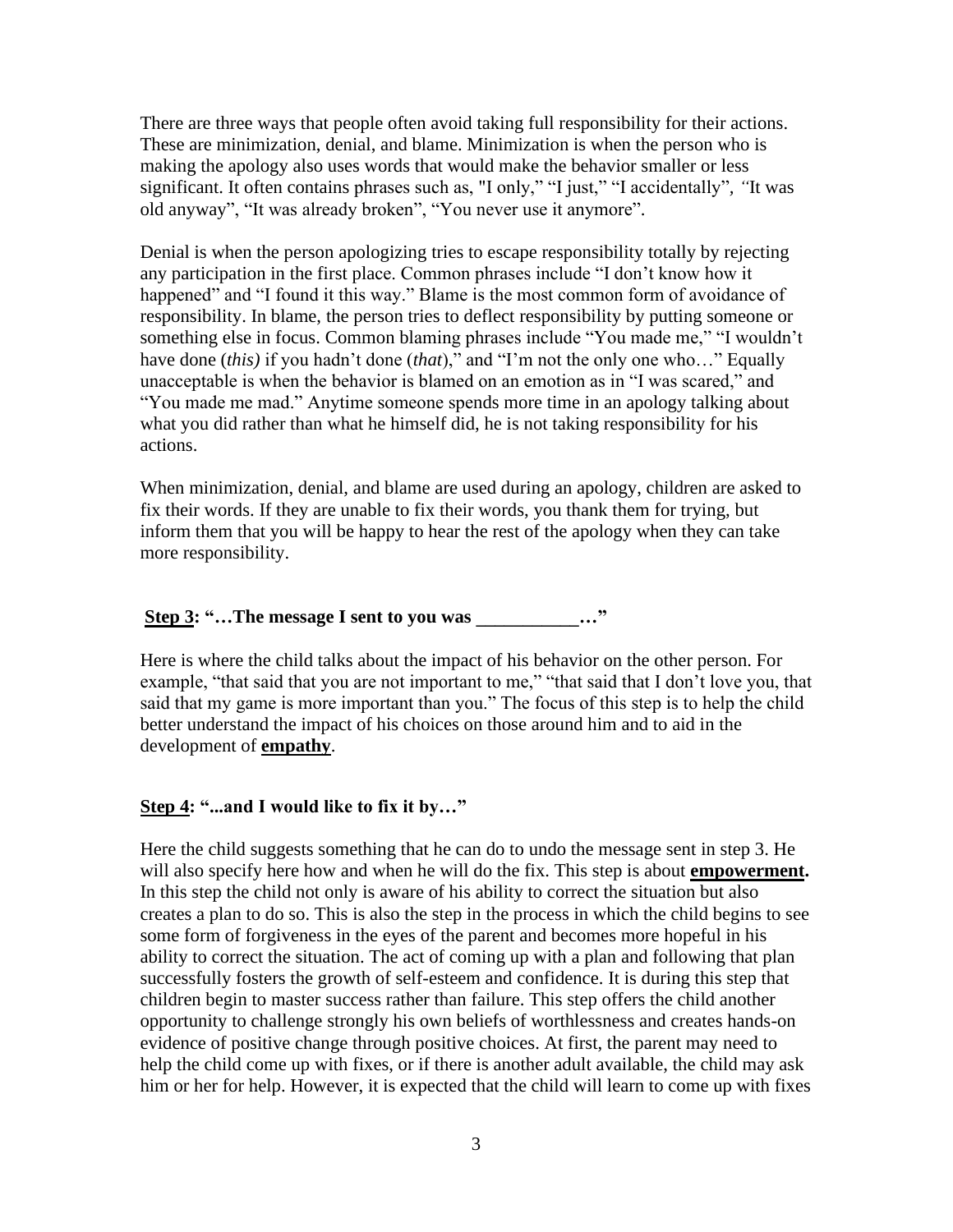on his own as soon as possible. Some parents have found it helpful to list possible fixes on the refrigerator.

### **Step 5: "Will you please tell me if that will work?"**

Since only the person who was wronged or hurt can say if a fix is sufficient, it is important that the child acknowledge this. This step is an agreement between the child and the other person. In this step, the parent acknowledges the plan and agrees that if carried out correctly, it will undo the message sent from that child's poor choice addressed in step two. A fix that is done correctly brings two people closer together than before the negative behavior occurred. It allows the child to feel good about himself and reduce the shame connected to his negative behaviors. It also helps the parents focus on the child's growth and positive change.

Remember that a fix is not simply paying restitution; it also must repair the relationship. Therefore, if a child steals something or breaks something that belongs to another, that object should be replaced and an additional task should be completed to repair the relationship. Fixes should be realistic and in direct proportion to the message sent by the problem behavior. Often the message sent by the behavior is "You are not important to me." Some examples of how this may be repaired are

- Doing someone else's chore for him
- Preparing a snack or meal for the person
- Making a list of things that he loves about his mom, dad, grandmother, etc.
- Playing a game or activity with the person, letting that person choose the activity or make up the rules. The duration of this play should always be several minutes shorter than what the parents believe the child can handle.

Or with younger children

- Rubbing lotion on the Mom's hands
- Singing a special song for someone
- Making a card or drawing a picture
- Helping with a chore

There must be a way to put the relationship back on track. When the child asks permission to fix what he has broken in the relationship, he is taking back his power to create something positive — not just pain. It is far more powerful for a child to take responsibility for both what he has done and what he is going to do than to be told by the parent what his consequence will be for the behavior. When the consequence is imposed by the parent, it is not as welcomed and not as effective as when the child imposes it on himself. The former leads to resentment and often very poor reciprocity.

Since the purpose of the fix is to give the child the power to repair the relationship, it could be designed to replace energy that has been drained by the problem behavior. Fixes are usually more effective when the fix requires more time and energy than the initial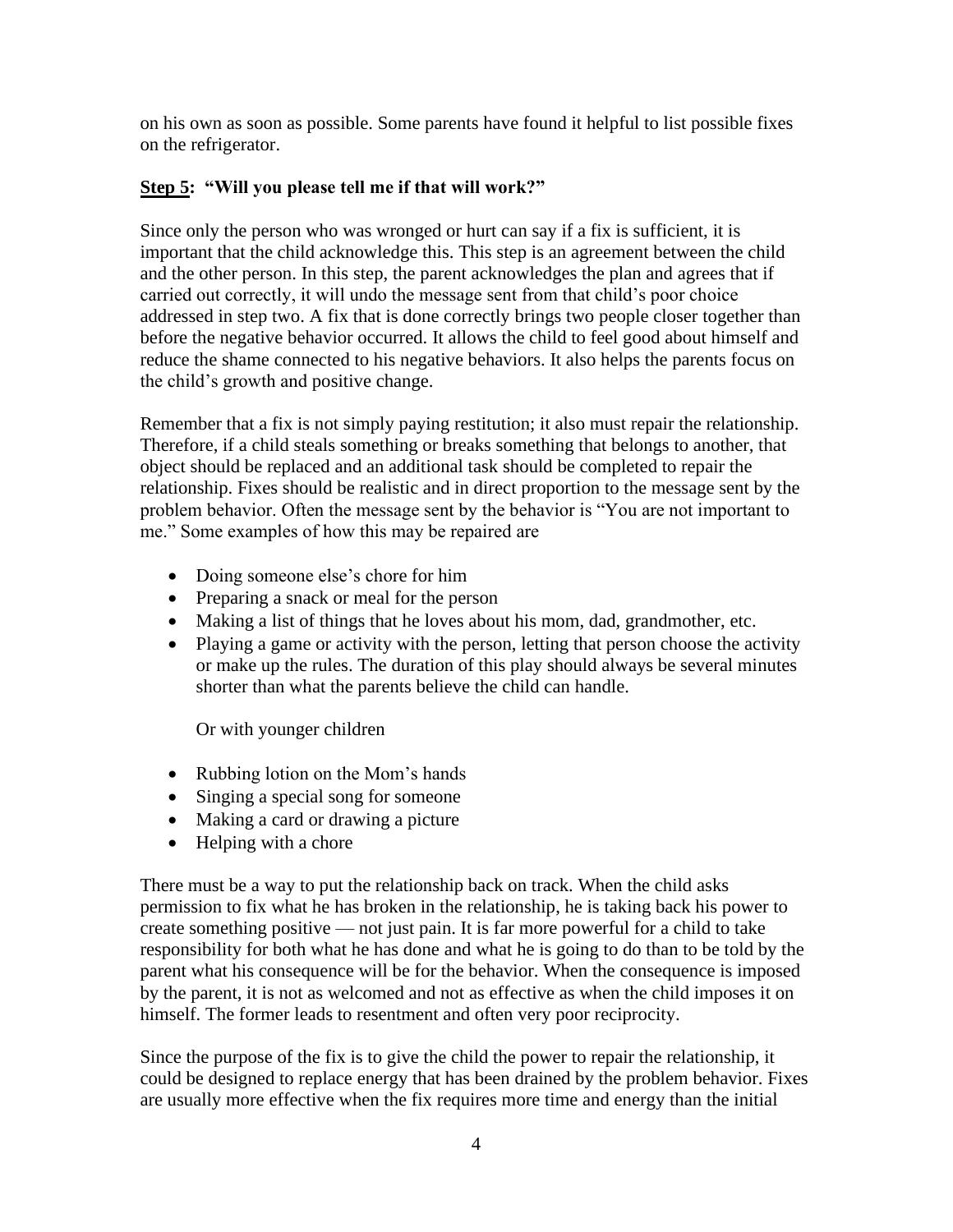problem behavior. When done correctly, fixing keeps the focus on pulling family members close.

Fixes do NOT have to be painful in order to be effective. (They may be very painful for the child when he loses out on desired events because he has a lot of things to fix, but that is NOT the intent.) When the focus is on the fix being difficult or unpleasant, then it becomes a form of punishment, which is likely to increase shame and have negative effects on the relationship.

Appreciation for the fix is an important component of repairing the relationship. When the child has done a sufficient fix, it is crucial that the effort and end result are acknowledged. Children with high levels of shame have great difficulty in hearing compliments. In such cases, it is more helpful to focus on the act*:* "The floor you mopped looks very neat and clean" or "Thank you; your fix worked" rather than on the person: "You're such a great kid."

Like most of us, children may need some help coming up with a fix. It may be helpful for them to seek assistance from someone who may have ideas on how to repair the relationship. For example, a child may seek help from one parent for ideas on how to fix it with the other parent. This is a way that parents can show solidarity and support for each other and still present themselves as loving parents to the child.*)* Teaching a child how to repair relationships is one of the most powerful tools you can give a child. It is important that the parents not only teach this skill to the child but also model it through their own behavior.

If, on the other hand, the child is able to come up with some possible fixes, by suggesting a variety of things he can do to repair the relationship, the child is demonstrating empathy and the ability to take control of the situation in a positive, constructive way.

Children may need to take some time to develop a plan for the fix. Deadlines are most helpful when they are connected to natural motivators such as an interest or activity the child would like to do. For example, a child may be able to go to a friend's house or out to play when the fix is completed sufficiently. When a child wants to do something and the fix is still undone, the parent may find it helpful to respond with a non-shaming phrase like "Sure, honey, I would love to take you to your friend's house as soon as you get your fixes done." Deadlines connected to a specific time, i.e. "I would like that fix completed by 4:00 P.M." are often less helpful since they often invite an additional control battle.

When anger is present, working with children around fixes will be ineffective. It is acceptable to ask for space by saying something like "I am not ready to discuss the fix right now but I still love you," or "I will check in with you in a little while and we'll talk about the fix then." It is often effective if the parent who has not been hurt helps the child with the fix for the parent who was hurt.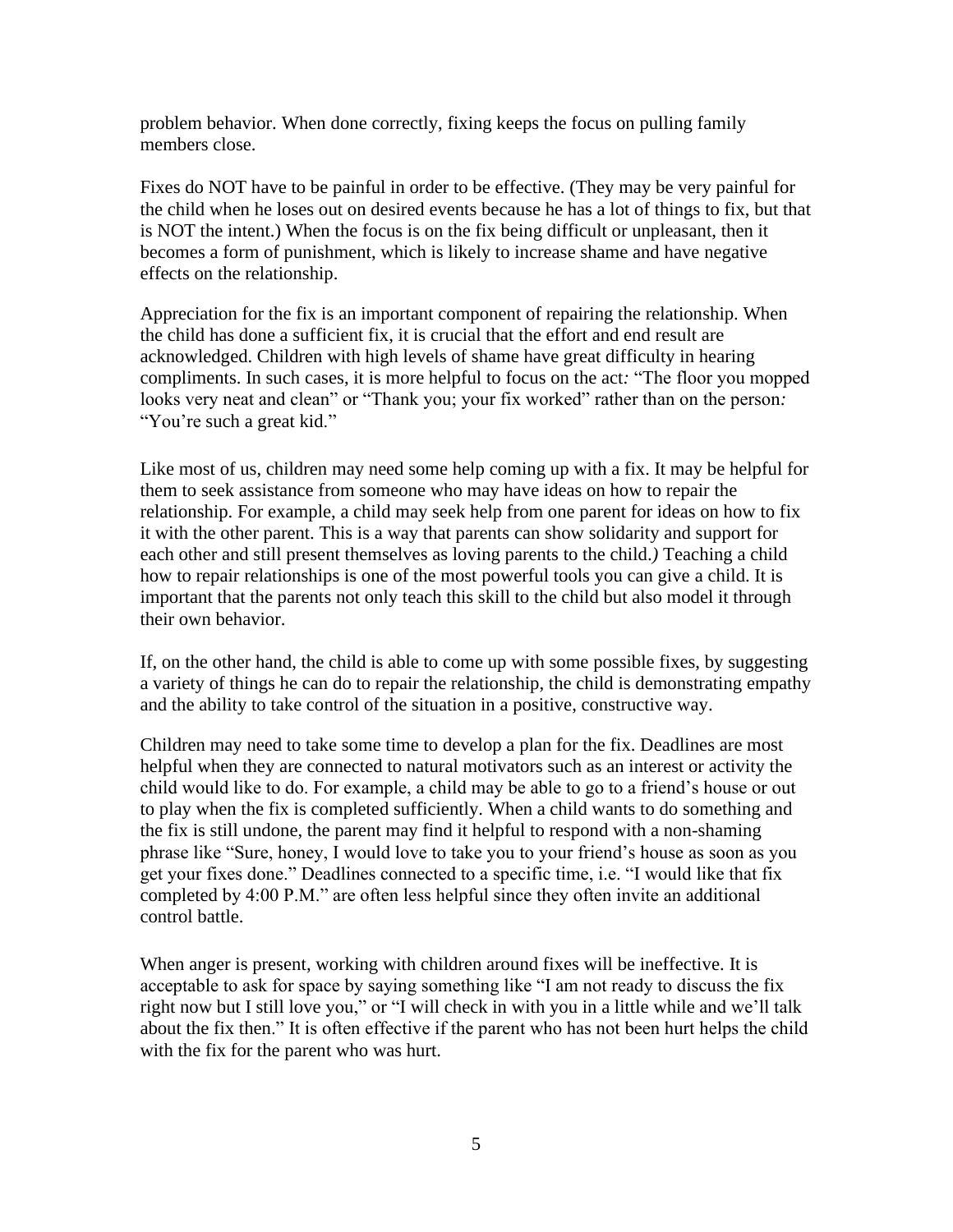At times, children may use the process of fixing things as an opportunity to act incompetent in hopes that parents will give up. They may also refuse or "forget" to complete a fix in order to avoid being held responsible for their behavior. Since parents control the child's environment and the child's time, it is better to be patient than to try to control the fix and make it happen on the adult's terms. Sooner or later the child will want something enough that he will be motivated to complete the fix. The family members should not miss out on fun times because the child has not completed the fix. It is important that their fun continues so the child is aware of the natural rewards of making good choices. It may seem as though the child is only doing a fix to earn a privilege*.* This is acceptable because by simply doing the fix, the child is learning a valuable skill and also has the opportunity to become aware that doing something a parent wants and getting closer does not hurt. Fixes may even be fun and the child should like the way they feel as a result of completing a fix.

With very provocative children, fixes are often best taught during a session with a knowledgeable attachment therapist. The therapist can maintain a safe emotional setting, assess that the child is ready to be guided through the apology and that the parents are able to be receptive to the child attempting an emotional repair despite a long history of hurting them.

This process is best taught in a therapeutic setting where both the child and the parent can practice appropriate responses. While it is not a difficult process for those who are automatically empathic and remorseful when they do something wrong, it is an extremely difficult process to master for a child who seldom feels remorse and*/*or seldom accepts responsibility. Having the child go through the process numerous times during therapy can be helpful. Another helpful tool is for the child to begin to journal things he has done to pull his parents close, things he has done to push his parents away, and things he has done to fix the pushes.

After the process has been introduced during therapy sessions, time may be devoted to recapping how the process worked for both the parent and the child. Then time may be spent on exploring ways to make the process a more efficient tool in the development of their relationship.

The process of fixing is also an effective tool for addressing shame, which is a common barrier to a child's growth and development. Many children with early trauma and attachment difficulties struggle with negative images of themselves and the world. This is true even when children present as grandiose, over-confident, and self-centered. These children struggle with intense feelings of shame.

Shame can be understood as feeling worthless, helpless, powerless, and unlovable. Because these children commonly expect to be treated poorly and often believe that they deserve such treatment, they may provoke it.

The process of "fixing" when done correctly is an effective way of helping a child grow and learn while avoiding the increased shame that punishment creates. Like any tool, it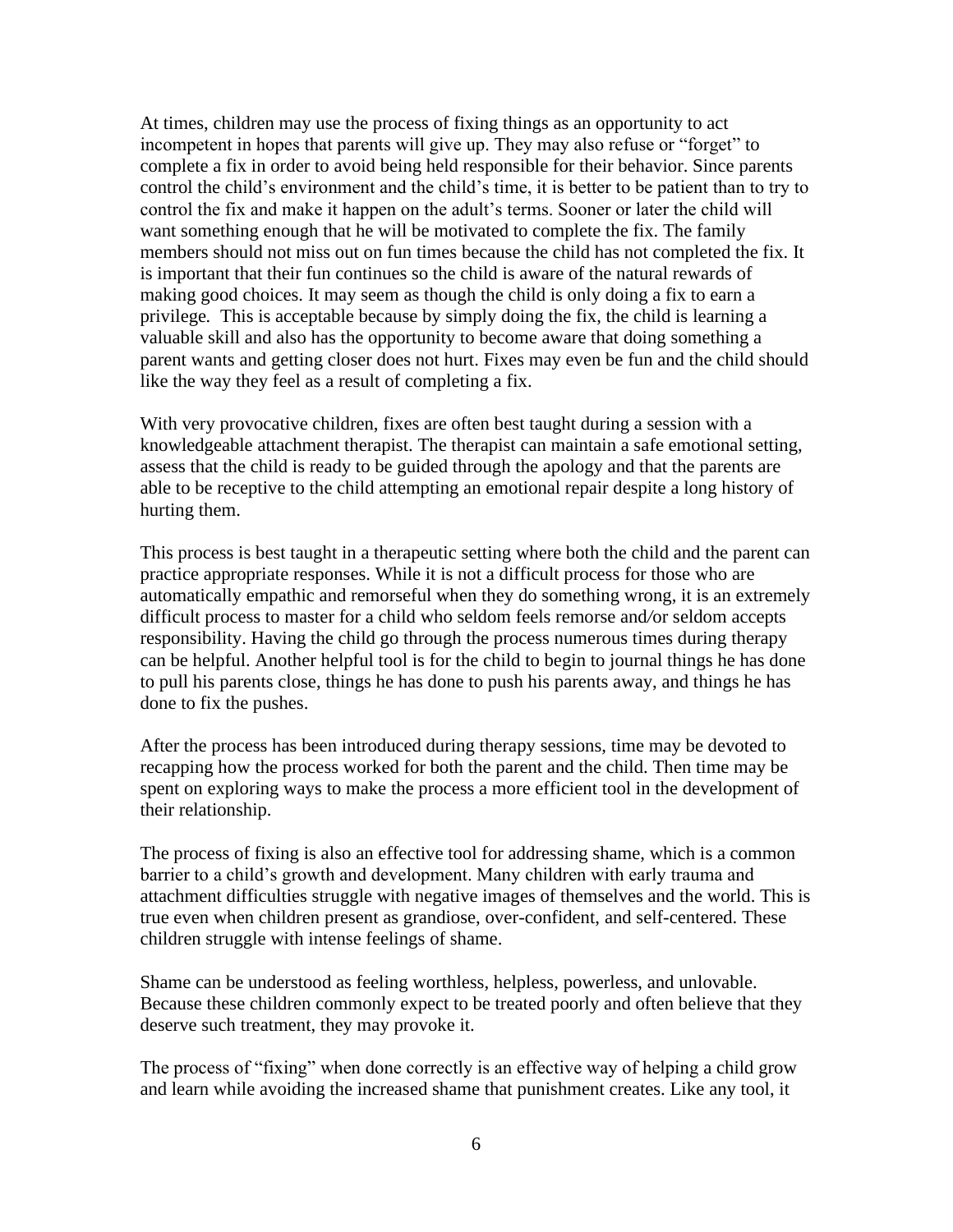may need to be adjusted to meet the specific needs of a family but the basic steps remain the same.

\* For the sake of brevity and simplicity, we are using the pronouns *he* and *his* throughout to refer to an individual child.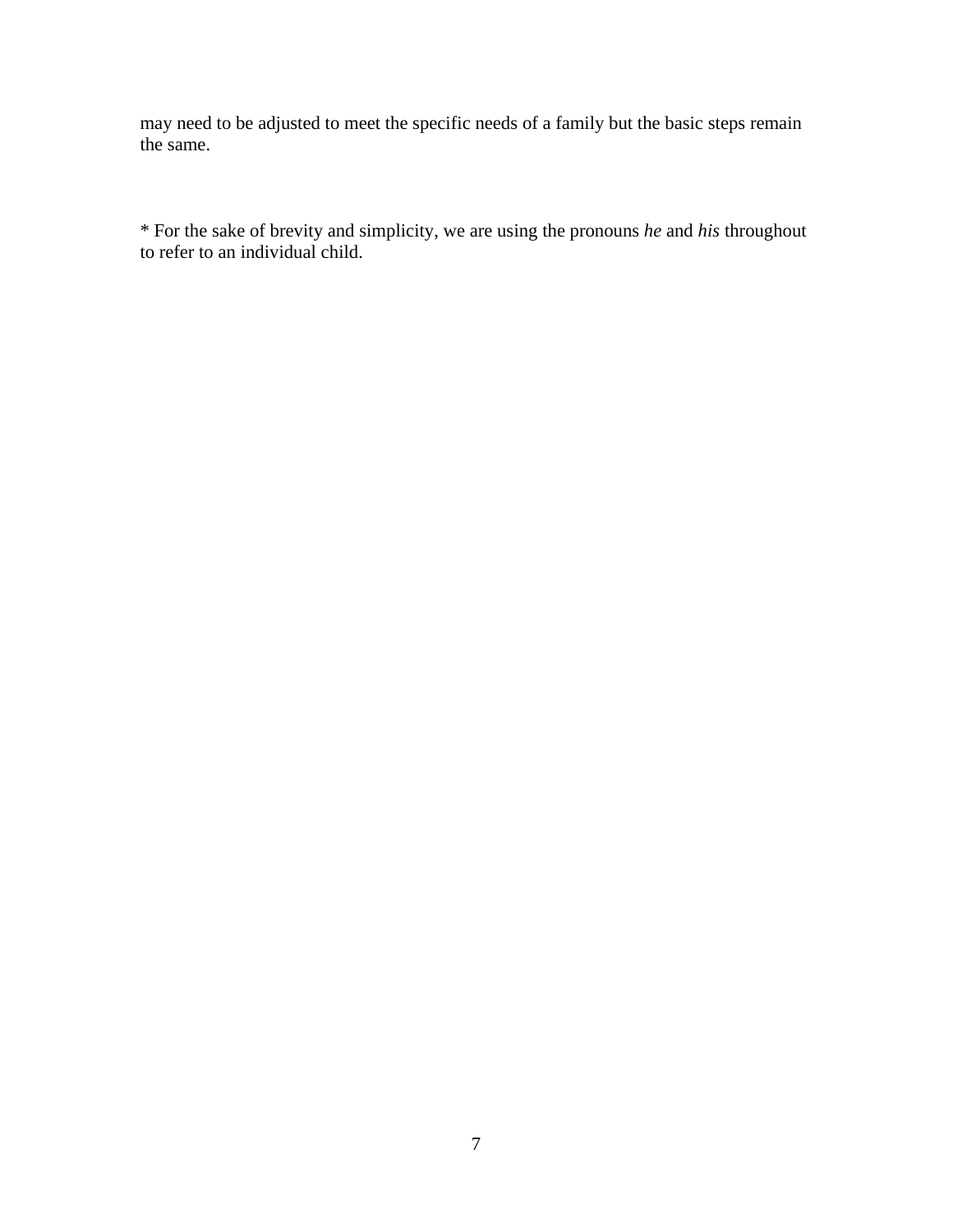# How to do a Strong Apology

A strong apology is a four-step process:

Step 1: Saying, "I am sorry for..."

Name the behavior that you did. This is your chance to practice responsibility and show how strong you are. Avoid minimization, denial, and blame because it will stop the apology from working.

Step 2: "... I sent you the message  $\cdots$ "

Tell them how you think the behavior affected them.

Step 3: "... I would like to fix it by..."

What could you do to pull them back close to you and undue the message you sent through your behavior.

Step 4: "Will you please tell me if that will work?"

Make sure you agree on when, where, and how the fix will take place